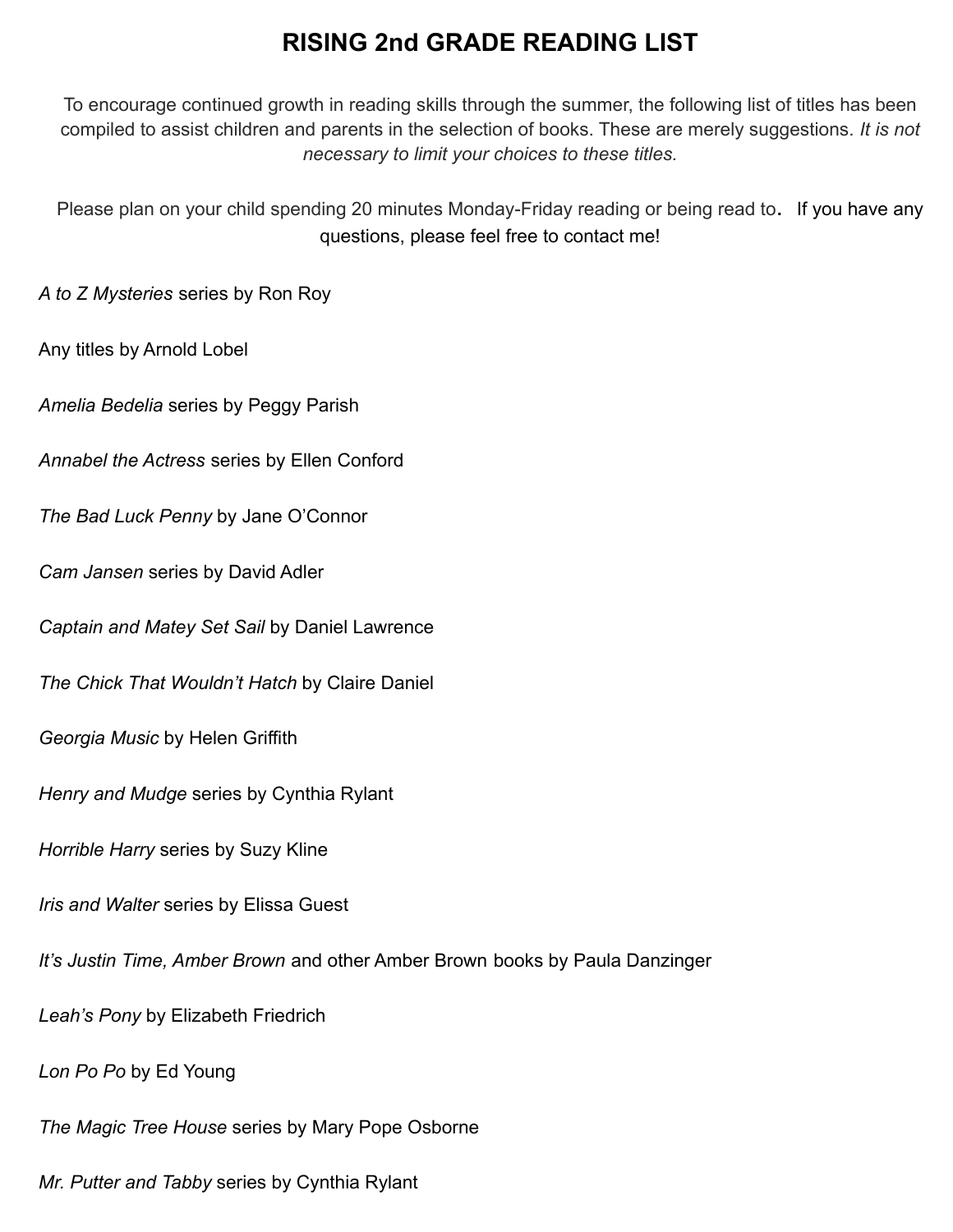# *Nate the Great* series by Marjorie Sharmat

*Nature's Children* animal series by Various Authors

*Ronald Morgan* series by Patricia Giff

*Smudge* by Julie Sykes

*The Treasure Chest* by Dominique Falda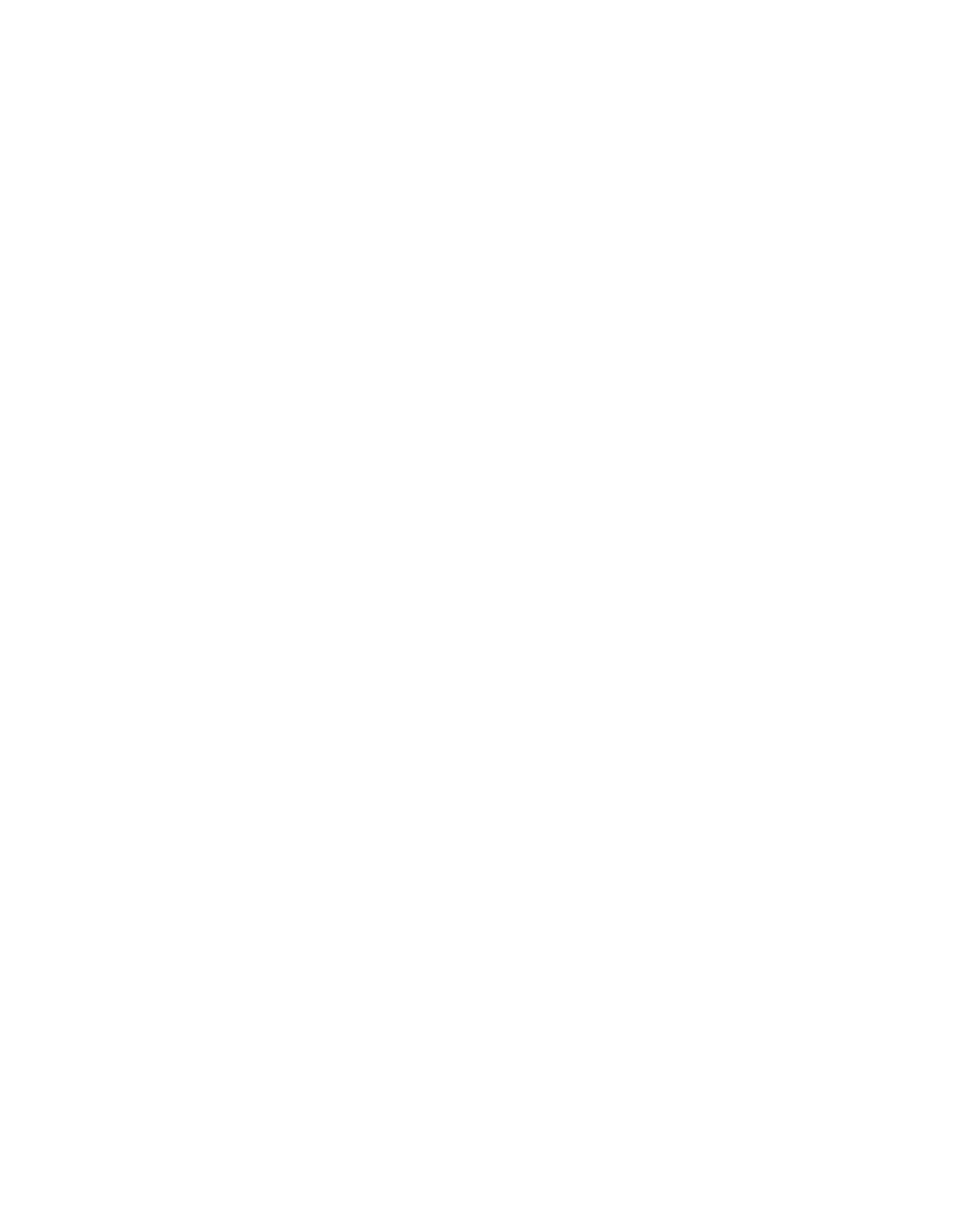*A to Z Mysteries* **series by Ron Roy**

**Whodunit series for young readers, with one book for each letter of the alphabet.**

*It's Justin Time, Amber Brown* **and other Amber Brown books by Paula Danzinger**

**Amber and her best friend Justin are always together, until disaster strikes, and Justin has to move out of town.**

# *Agatha's Feather Bed* **by Carmen Deedy**

**When Agatha buys a new feather bed and six angry naked geese show up to get their feathers back, the incident reminds her to think about where things come from.**

*Junie B. Jones* **series by Barbara Park**

**Series featuring the antics of a first grader who's always getting into mischief.**

**Any titles by Paul Gobel**

**Any titles by Arnold Lobel**

*Leah's Pony* **by Elizabeth Friedrich**

**A young girl sells her horse and raises enough money to buy back her father's tractor; which is up for auction, in this story of a Depression era farm.**

*Amelia Bedelia* **series by Peggy Parish**

**A literal-minded housekeeper causes a ruckus in the household when she attempts to make sense of some instructions.** *Lon Po Po* **by Ed Young Three sisters staying home alone are endangered by a hungry wolf who is disguised as their grandmother.**

*Annabel the Actress* **series by Ellen Conford**

**Features the hijinx of an aspiring young actress, who runs into trouble whenever she gets a new gig.**

*M & M* **series by Pat Ross**

**Mandy and Mimi are best friends. They look alike, have the same tooth missing, and they're also neighbors--which means fun is never far away.**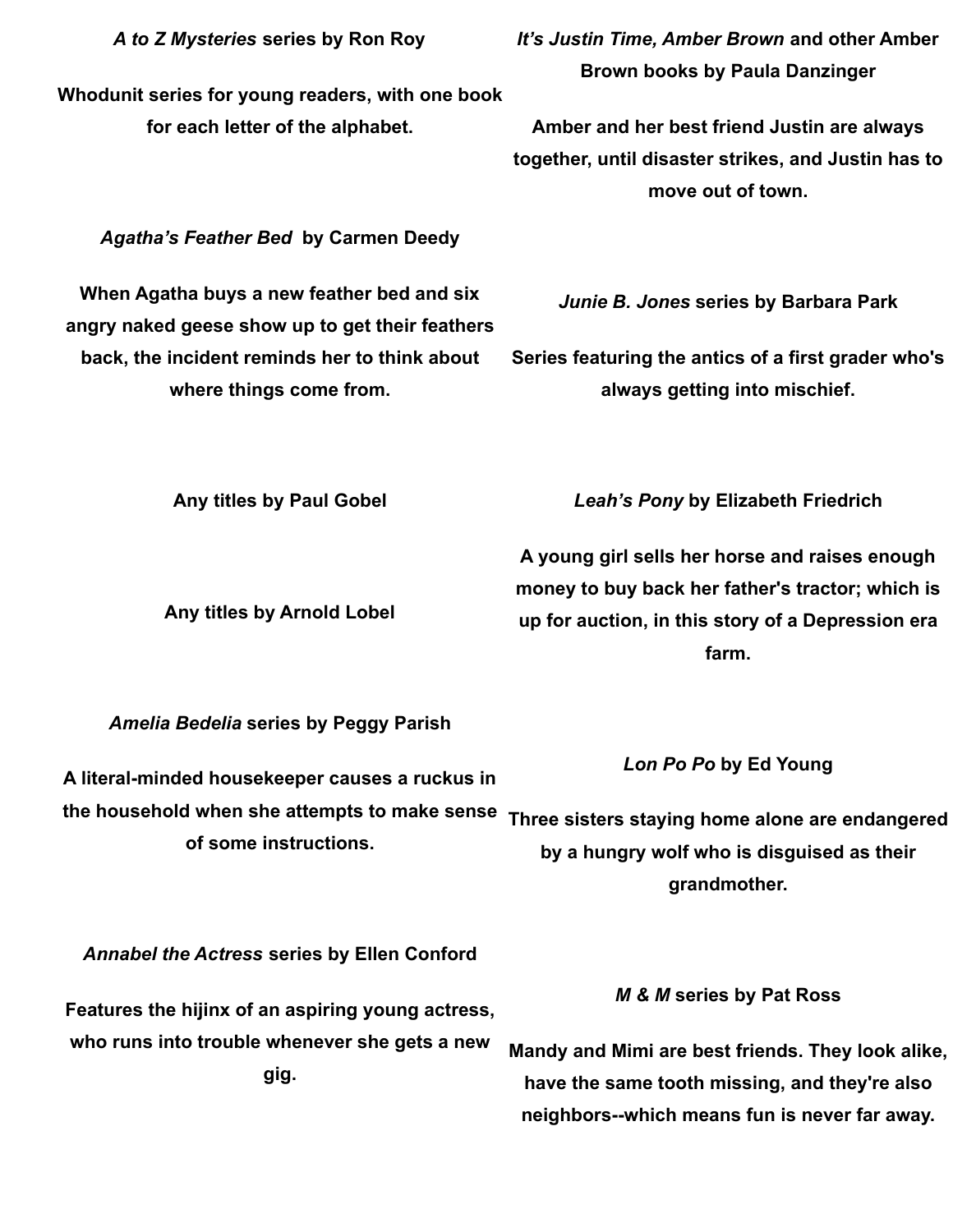### *Arthur chapter book* **series by Stephen Krensky**

# *The Magic Tree House* **series by Mary Pope Osborne**

# *The Bad Luck Penny* **by Jane O'Connor**

**A young boy finds a bright and shiny penny that he becomes convinced is a good-luck piece, and** *Matt Christopher's Soccer 'Cats* **series by Various indeed the coin does make his wishes come true, but not in the way he expects. Authors**

> **Series that follows two ten-year-old best friends who love to play soccer.**

#### *Ballerinas Don't Wear Glasses* **by Ainslie Manson**

**Ben resents being responsible for his younger sister when his mother works late. Still, when she really needs him, he proves to be a terrific older brother.**

#### *Moss Gown* **by William Hooks**

**Candace finds herself cast out of her home by jealous older sisters, but with the help of a witch woman and a magical moss gown, she captures the heart of the young plantation owner.**

## *The Bat Boy and His Violin* **by Gavin Curtis**

**Reginald is more interested in practicing his violin than in his father's job managing the worst team in the Negro Leagues, but when Papa makes him the bat boy and his music begins to lead the team to victory, Papa realizes the value of his son's passion.**

*Mr. Putter and Tabby* **series by Cynthia Rylant**

**The elderly Mr. Putter decides that a cat will keep him from feeling lonely.**

# *The Nancy Drew Notebook* **series by Carolyn Keene**

*Cam Jansen* **series by David Adler**

**Mystery series featuring a young female protagonist with a photographic memory.**

**A prequel series for younger readers that follows the young sleuth at the start of her detective days.**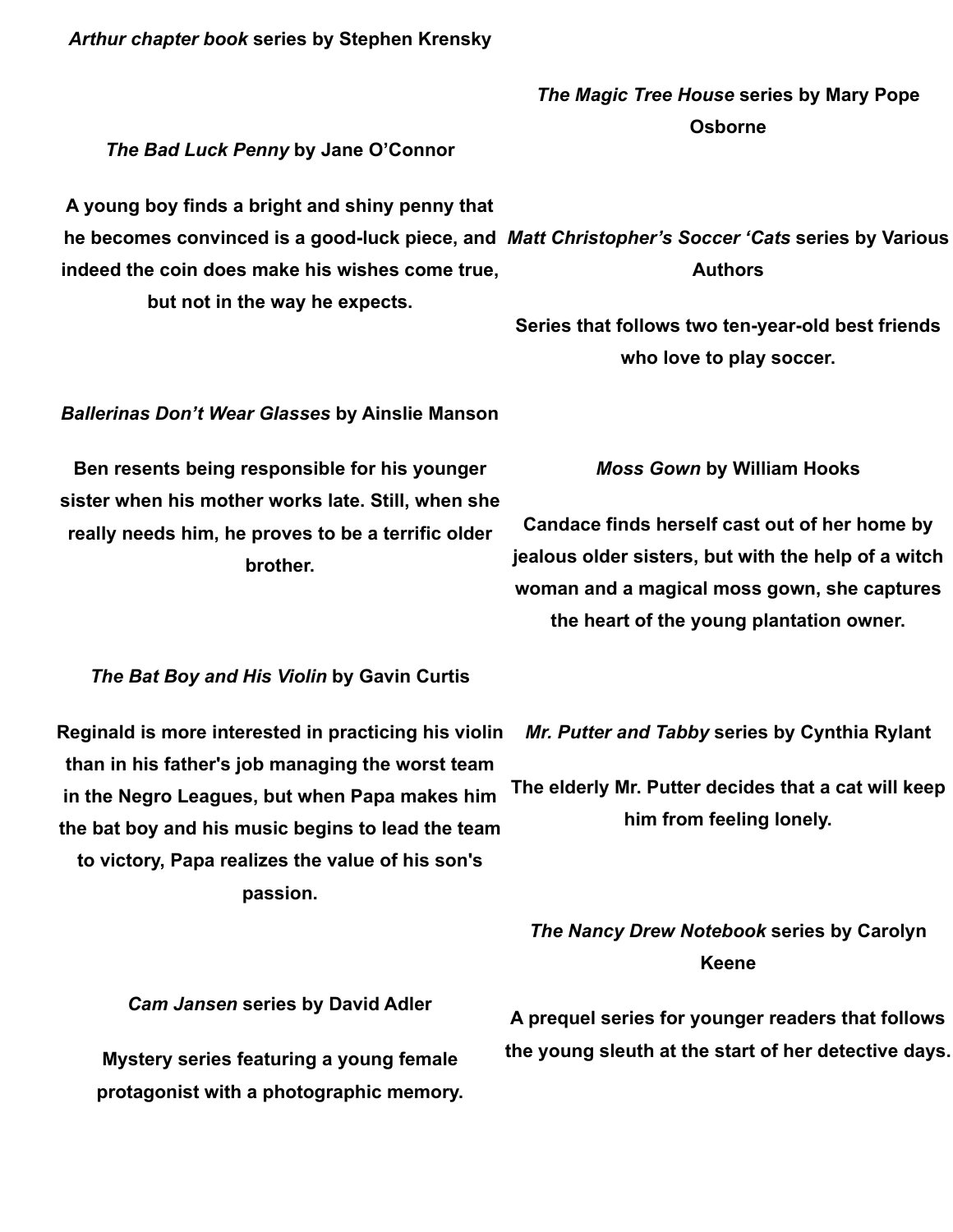**Despite their frequent disagreements, two pirates Mystery series about a solo young detective who share many adventures.**

*The Chick That Wouldn't Hatch* **by Claire Daniel**

**There are six eggs in Mother Hen's nest, but only five eggs hatch! The sixth egg goes on a high-rolling adventure across the barnyard, past the pig and the tomato patch, and, finally, into Mother Hen's waiting wings.**

*Nature's Children* **animal series by Various Authors**

**Nonfiction beginning readers about various wild animal species.**

*The One in the Middle is a Green Kangaroo* **by Judy Blume**

*Georgia Music* **by Helen Griffith**

**kinds of music, that of his mouth organ and that of the birds and insects around his cabin.**

*Grace* **books by Mary Hoffman**

**Although a classmate says that she cannot play Peter Pan in the school play because she is black, Grace discovers that she can do anything she sets her mind to do.**

**until he gets a part in the school play**

*Pee Wee Scouts* **series by Judy Delton**

**Beginning readers' series about a group of youngsters, both male and female, who enjoy adventures together.**

*Perfectly Princess* **series by Alyssa Crowne**

*Grandaddy's Place* **by Helen Griffith**

**In a prequel to Georgia Music, Janetta's mother takes her for a visit to Grandaddy, in the country.** **Beginning readers' series featuring one princess and her story per book.**

*Nate the Great* **series by Marjorie Sharmat**

**prefers working alone. Readers help solve**

**mysteries using logical thinking skills.**

**A little girl and her grandfather share two different Freddy hates being the middle one in the family**